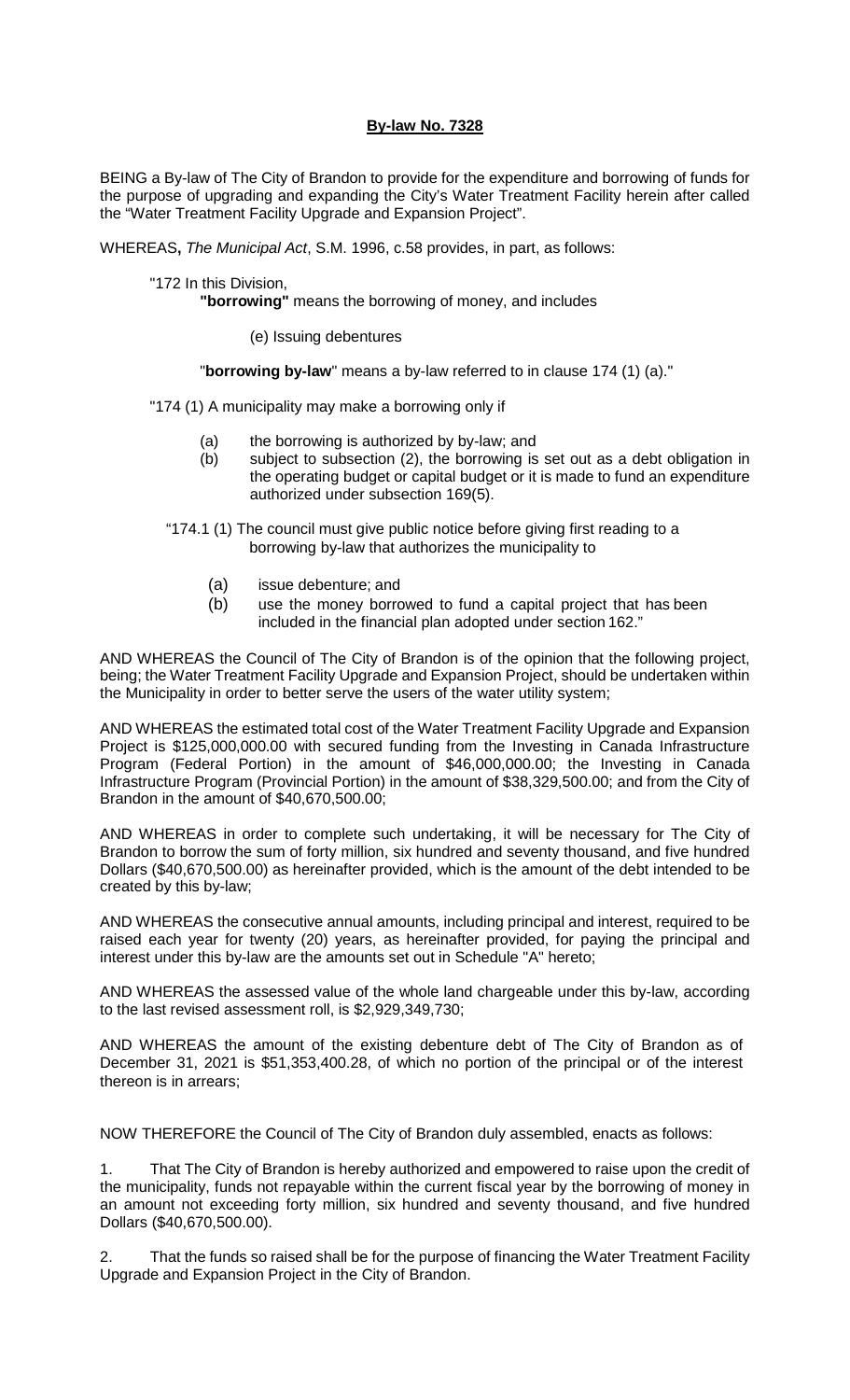3. That the borrowing for the aforesaid project shall be issued by the City of Brandon in the Province of Manitoba, and shall be payable at the Bank of Montreal in Brandon or at the principal office of the Bank in one of the Cities of Winnipeg, Toronto, Montreal, or Vancouver, Canada at the holder's option, and shall be dated the 31st day of July 2022.

4. That the said borrowing shall bear interest at a rate estimated for the time being at 6.25% per annum, and subject in any event to the authorization of The Municipal Board at the time of sale, and shall mature in accordance with the maturities set out in Schedule "A" hereto on the 31<sup>st</sup> day of July in each of the years 2023 to 2042, both inclusive.

5. That the issuance of borrowings shall be signed by the Mayor, or by some other person authorized by by-law to sign same, and by the Director of Finance of The City of Brandon and there shall be affixed thereto the corporate seal of the said municipality.

6. That during the currency of the said borrowing; namely, in each of the years 2023 to 2042, both inclusive, there shall be raised annually by a special surcharge on per cubic meter water and wastewater utility rates on all City of Brandon water utility customers, an amount sufficient to meet the requirement for principal and interest as set out in Schedule "A" hereto. The water utility rates being subject to approval from the Public Utilities Board.

7. That pursuant to subsection 174(3)(d) of The Municipal Act, pending the issue of the borrowing, the council of The City of Brandon may agree with a bank or person or borrow from the general funds of the municipality for temporary advances from time to time to meet expenditures incurred for the purpose aforesaid, and the total of such advances shall not exceed forty million, six hundred and seventy thousand, and five hundred Dollars (\$40,670,500.00).

DONE AND PASSED by the Council of The City of Brandon in regular session assembled, this day of , A.D. 2022.

\_\_\_\_\_\_\_\_\_\_\_\_\_\_\_\_\_\_\_\_\_\_ Mayor

City Clerk

\_\_\_\_\_\_\_\_\_\_\_\_\_\_\_\_\_\_\_\_\_\_\_

| Read a first time this  | day of | A.D. 2022 |
|-------------------------|--------|-----------|
| Read a second time this | day of | A.D. 2022 |
| Read a third time this  | day of | A.D. 2022 |